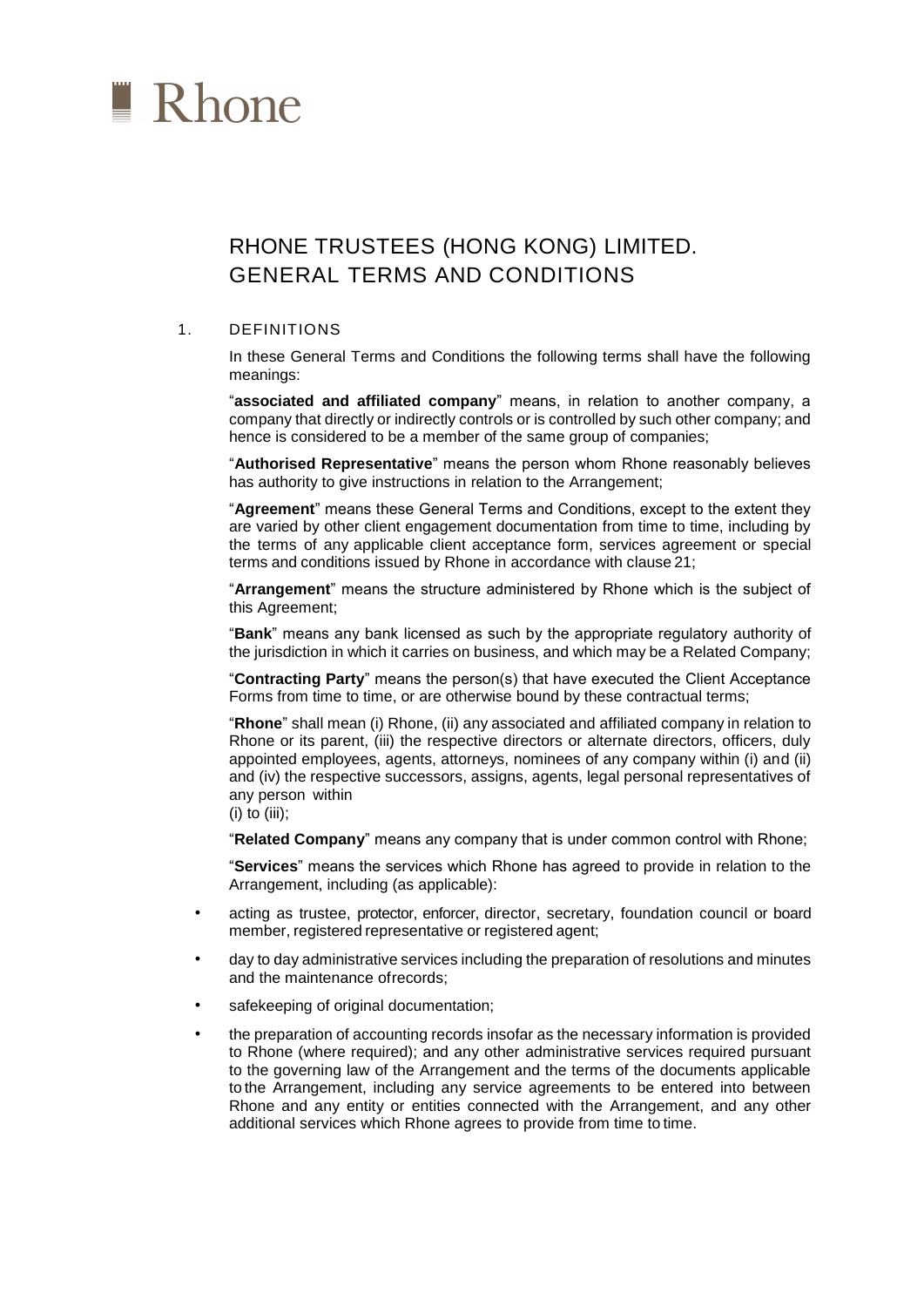### 2. INTERPRETATION

- 2.1. Clause headings and the table of contents are inserted for convenience of reference only and shall be ignored in the interpretation of this Agreement.
- 2.2. In this Agreement, unless the context otherwise requires:
- 2.2.1. references to clauses are to be construed as references to clauses of these General Terms and Conditions;
- 2.2.2. references to any document or part thereof are to be construed as references to such document or part thereof as lawfully and properly amended or supplemented from time to time;
- 2.2.3. words importing the plural shall include the singular and vice versa;
- 2.2.4. words importing the masculine gender shall include the feminine and neuter genders as the case may be;
- 2.2.5. references to any person shall be construed as references to an individual, firm, corporation, unincorporated body of persons or any State or any agencythereof;
- 2.2.6. references to any enactment shall include re-enactments, amendments and extensions thereof; and
- 2.2.7. references to the word "including" shall be construed as "including without limitation".
- 3. BASIS OF AGREEMENT
- 3.1. These General Terms and Conditions apply in all cases where Rhone provides the Services, and supersede any earlier terms and conditions issued byRhone.
- 3.2. Notwithstanding clause 3.1, if there is a conflict between these General Terms and Conditions and the provisions of:
- 3.2.1. any constitutional documents or fiduciary service agreements to which Rhone is a party relating to any company, trust, foundation or other vehicle forming part of the Arrangement (a "Governing Document"), then the provisions of the Governing Document shall prevail; and
- 3.2.2. any special terms and conditions issued by Rhone in accordance with clause 21, then the provisions of the special terms and conditions shall prevail.
- 4. CLIENT IDENTIFICATION, VERIFICATION OF SIGNATURE(S) AND THIRD PARTIES
- 4.1. Particular means of identifying the Contracting Party may be agreed between Rhone and the Contracting Party. The Contracting Party will fully and accurately complete all verification and client identification procedures and forms required by Rhone in relation to the provision of the Services. The Contracting Party authorises Rhone to perform and obtain all such confirmations and verifications as it may at its absolute discretion deem necessary or fit.
- 4.2. Rhone shall not be liable for any damage or loss whatsoever caused as a result of mistaken or inaccurate authentication of the Contracting Party's identity, the fraudulent use of signatures or from a failure to detect forgery, except in the case of gross negligence on the part of Rhone.
- 4.3. The Contracting Party shall take all steps necessary to ensure that no unauthorised person has access to the Contracting Party's documentation, nor to the means of access provided by Rhone. The Contracting Party's agents or representatives shall be bound by the same duties and obligations as set out in this clause.
- 4.4. The Contracting Party alone shall bear the risk of any abuse, loss or damage that the Contracting Party may suffer as a result of transactions carried out or information obtained by any Authorised Representative except in the case of gross negligence on the part of Rhone.
- 4.5. Any powers granted to third parties affiliated with the Contracting Party including, in particular, powers relating to the right of disposal of assets or access to information may only be granted on the forms prescribed by Rhone, which may at its sole discretion waive or dispense with this requirement.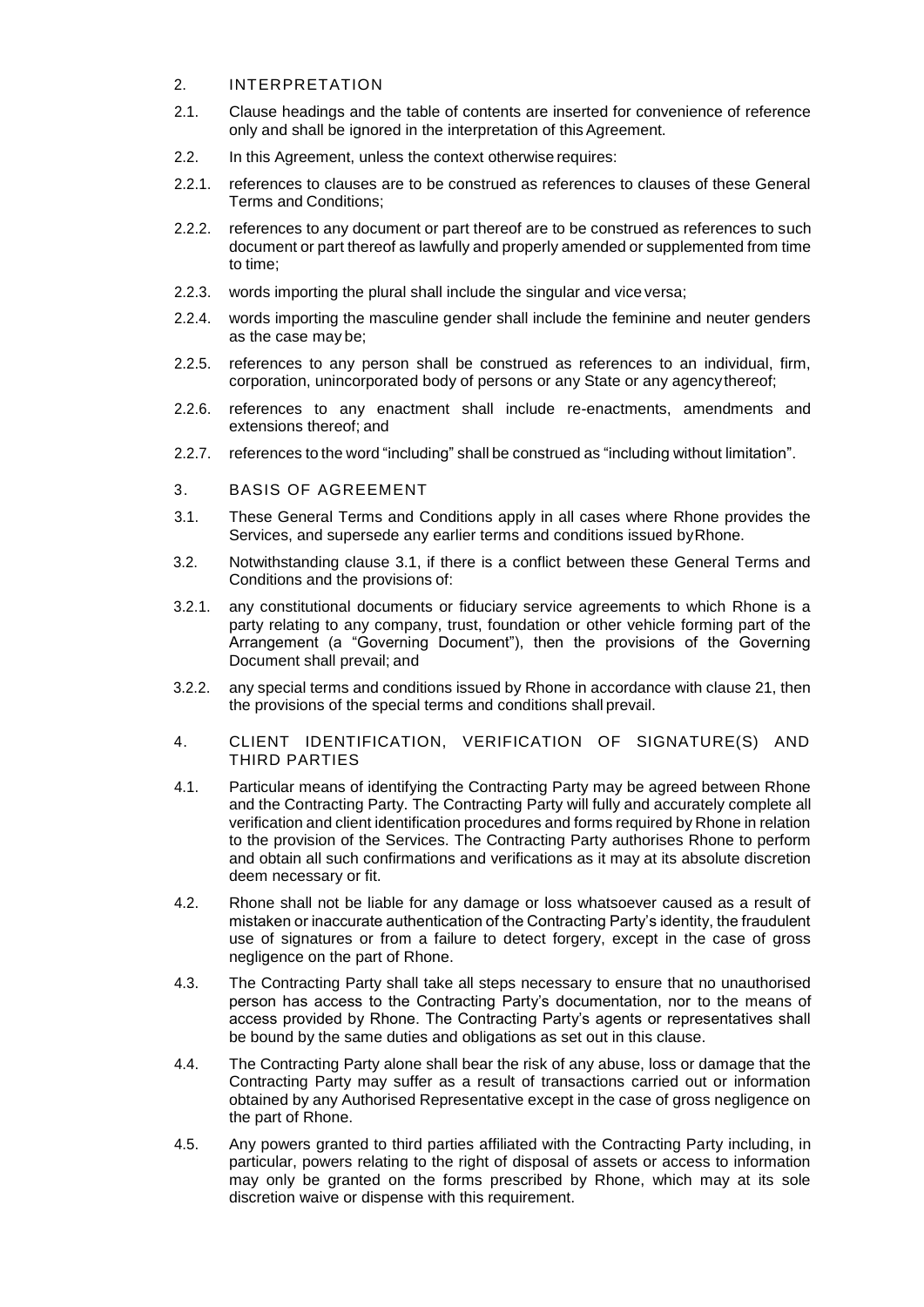# 5. PROVISION OF INFORMATION

- 5.1. The Contracting Party shall supply to Rhone all such information, documents and instructions in a timely and efficient manner as are reasonably required by Rhone to fulfill its obligations under the Agreement (including for the avoidance of doubt its obligations relating to the provision of theServices).
- 5.2. Rhone shall not be liable for any loss incurred by the Contracting Party as a result of any failure by him to provide proper authorisations, instructions, approvals, information and documents reasonably required by Rhone under clause 5.1.
- 5.3. The Contracting Party will provide to Rhone all relevant and applicable information in connection with any reporting or filing requirements relating to the Arrangement and the Contracting Party agrees to fully indemnify and hold Rhone harmless at all times from and against any and all actions, claims, taxes, penalties and expenses whatsoever and wheresoever raised, assessed or claimed by a taxing or other authority to the extent caused by the Contracting Party's failure to provide Rhone with such applicable information or by the provision of incorrect or inaccurate information.

# 6. CLAIMS BY THE CONTRACTING PARTY

All claims by the Contracting Party relating to any act or omission attributable to Rhone must be submitted to Rhone by the Contracting Party within 90 days of him becoming aware of the said act or omission. If the Contracting Party fails to notify Rhone of such claim within the prescribed timeframe, then he shall be deemed to have approved the act or omission in question. Further, if the Contracting Party has not delivered a written notice to Rhone objecting to the said act or omission within the prescribed timeframe, he shall not be entitled to bring any action, claim or proceedings against Rhone in respect thereof, except in the case of gross negligence.

# 7. COMMUNICATIONS TO AND FROM RHONE

- 7.1. The Contracting Party authorises Rhone to act upon any requests, instructions or directions given in writing ("Written Instructions") by the Contracting Party, the Authorised Representative or any other person holding an office in relation to the Arrangement (together, the "Authorised Individuals") without being obliged to verify the authenticity of the Written Instruction.
- 7.2. Rhone shall be entitled to treat as valid the authority of an Authorised Individual unless and until it receives written notice of the revocation of that Authorised Individual's authority. The revocation of an Authorised Individual's authority must be in writing.
- 7.3. If the Contracting Party has authorised Rhone to act upon oral instructions, the Contracting Party authorises Rhone to immediately execute all the oral instructions issued by the Contracting Party or his Authorised Representative whether or not such instructions are confirmed in writing. Where there is any doubt regarding the identity or authority of the person giving an oral instruction, Rhone has the right not to execute that oral instruction.
- 7.4. The Contracting Party agrees to indemnify and hold harmless Rhone from all consequences and responsibility as a result of Rhone acting on an oral instruction or Rhone's refusal to act on an oral instruction. The Contracting Party accepts all risks that might occur as a result of the execution by Rhone of written or oral instructions, especially those related to error regarding the identity or authority of the person giving the instructions, errors in transmission or understanding and relieves Rhone from all responsibility in this regard.
- 7.5. Where Rhone receives (i) instructions or directions from any one Authorised Individual and subsequent conflicting instructions or directions from another Authorised Individual or (ii) simultaneous conflicting instructions or directions from two or more Authorised Individuals, Rhone shall be free to refuse to act upon any such instructions or directions until Rhone receives unequivocal instructions or directions signed by all of the Authorised Individuals with the requisite authority.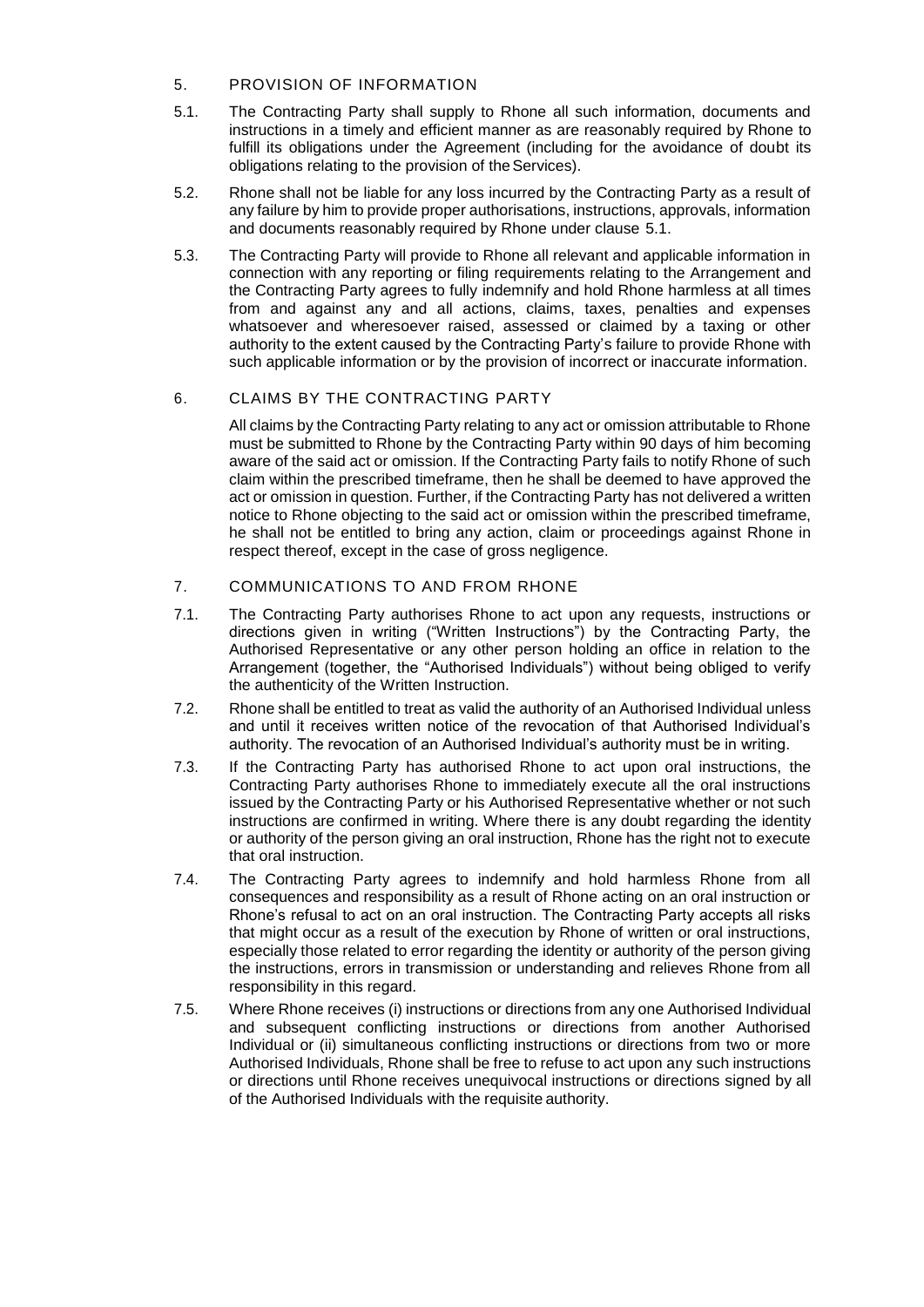7.6. The Contracting Party confirms his awareness of the inherent risks (notably with regard to loss, interception, delay, integrity, unlawful access or confidentiality) relating to the use of postal services, telephone, fax, e-mail or any other means of transmission, which risks shall be assumed solely by the Contracting Party.

In particular, the Contracting Party recognizes that the Internet and Extranet networks, as well as leased and dial-up telephone lines, use public and private telecommunications infrastructures which fall outside of Rhone's control and which offer no particular security protections. Rhone shall not be liable for any loss or damage relating in particular to a power outage, disconnection, system failure or the overloading of networks or systems or otherwise resulting from the use of any means of transmission or transport companies (in particular postal, courier, telephone or internet services), except in the case of gross negligence on the part of Rhone.

- 7.7. The Contracting Party shall be deemed to have received all correspondence sent by Rhone to the most recent address provided by him. Further, correspondence from Rhone is deemed to have been sent on the date on Rhone's file copy of the correspondence. If correspondence from Rhone to the Contracting Party is retained by Rhone for the account of the Contracting Party (hold mail), communications from Rhone are deemed to have been made and received by the Contracting Party on the date on such communications.
- 7.8. Rhone shall not be bound by the terms of any communication transmitted electronically by the Contracting Party or any Authorised Individual unless the Contracting Party has signed the appropriate documents regarding electronic transmission of information prior to such communication. Rhone may however, in its sole discretion, determine to act on the basis of the said communications.
- 7.9. The Contracting Party acknowledges, consents and agrees that, as a rule and unless prior notice is given to the contrary, all communications with Rhone may be recorded and retained by Rhone regardless of their form (verbal, written, electronic, etc.) and the means of transmission used (telephone, fax, letter, email, etc.).
- 8. DORMANT ASSETS
- 8.1. The Contracting Party shall take all necessary measures to ensure that regular contact with Rhone is maintained and shall provide Rhone with up-to-date contact details when appropriate, including giving Rhone immediate written notice of any relevant change of address.
- 8.2. In the absence of contact between Rhone and the Contracting Party and Rhone and the Authorised Representative over an extended period of more than six years, and should Rhone be unable to re-establish contact, Rhone shall be entitled to consider the assets held as part of the Arrangement as dormant assets. In such cases, Rhone shall be entitled, either directly or through agents, to undertake searches in the last known jurisdiction of residence of the Contracting Party or in any jurisdiction where Rhone reasonably considers the Contracting Party to be locatable (or both), with no guarantee whatsoever as to the results of such searches, to locate the Contracting Party or the Authorised Representative or beneficial owner(s) of the dormant assets, at the expense and risk of the Arrangement and, if need be, by departing from these contractual provisions in the presumed interests of the Contracting Party and the beneficiaries of the Arrangement (as applicable). The expenses resulting from such searches shall be borne by the Arrangement and Rhone is authorised to debit such expenses from any of the assets over which Rhone holds a power of disposal, custody or of representation.

## 9. NON - EXECUTION / REFUSAL TO EXECUTE AN ORDER

Rhone is entitled to refuse to process instructions, in particular when they:

- 9.1. may expose Rhone to risks that it deems, in its discretion, excessive;
- 9.2. contain indications of a possible crime, offence or any other practice contrary to the laws of Hong Kong Special Administrative Region of the People's Republic or any foreign law; or
- 9.3. are not sufficiently clear in the opinion of Rhone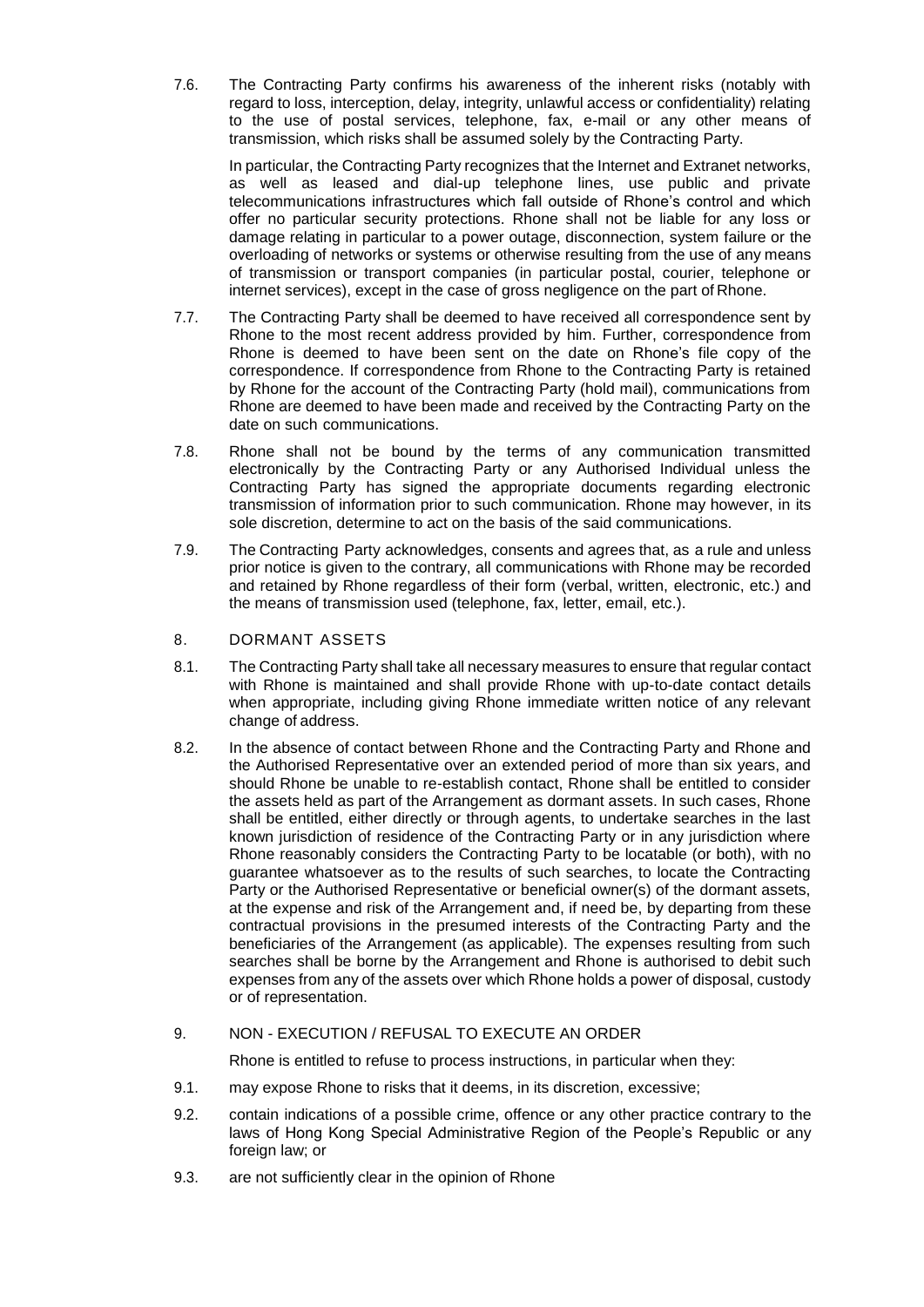#### 10. CO-TRUSTEESHIPS, DIRECTORSHIPS AND MEMBERSHIPS

- 10.1. The prior written consent of Rhone must be obtained for the proposed appointment of the following in relation to the Arrangement:
- 10.1.1. a co-trustee of a trust;
- 10.1.2. a co-director of a company; or
- 10.1.3. a co-member of a foundation council.
- 10.2. Where Rhone serves as a co-trustee of a trust jointly with any person or persons then:
- 10.2.1. Rhone will at its discretion have sole custody and control of all funds, securities, title deeds and other documents forming part of or relating to the assets of the trust subject to reasonable facilities for inspection being given to the otherco-trustees;
- 10.2.2. in the case of registered securities the name of Rhone will be placed first in the register and Rhone shall be entitled (but not bound) to exercise by itself or through its nominee all voting and other rights at its sole discretion;and
- 10.2.3. Rhone will be entitled to operate any bank account connected with trust assets in its sole name and or to place any trust monies into any account maintained by Rhone with any Bank.
- 11. REMUNERATION, EXPENSES AND TAXES
- 11.1. Rhone shall be entitled to remuneration for the provision of the Services in accordance with Rhone's standard fee schedule from time to time in force, or such other fee agreement as may be agreed in writing between the parties (and as may be amended from time to time in accordance with the provisions thereof) (the "Service Fees").
- 11.2. The Service Fees and all other applicable fees, commissions, taxes or expenses relating to the Arrangement (the "Expense") are to be borne by the Contracting Party or the Arrangement, as determined by Rhone in its sole discretion. Rhone is authorised, without any further reference to the Contracting Party, to debit an account held subject to the Arrangement with the amount of any Service Fees or Expenses (or both) as and when they become due.

The Contracting Party or the Arrangement (as determined by Rhone in its sole discretion) shall be liable for the payment of the Service Fees and Expenses evenif the amount thereof is not determined and/or payment is not requested until after the provision of Services has come to an end.

- 11.3. If any Service Fees or Expenses payable shall not be duly and punctually paid Rhone shall not be under any further obligation to provide the Services.
- 11.4. The Contracting Party acknowledges and agrees that Rhone may freely agree with third parties (who act on behalf of Rhone) for the payment of retrocessions, commissions and/or fees of any nature due to or due from Rhone. In such circumstances, Rhone shall notify the Contracting Party of the existence and method of calculation of any retrocession, commission and/or fees in favour of the third party or Rhone that may have been agreed with Rhone.

The Contracting Party may at any time request information regarding the amounts of the retrocessions, commissions or other fees received by Rhone in relation to the Contracting Party's assets or any assets held as part of the Arrangement. The potential receipt by Rhone of retrocessions, commissions and/or fees could lead to a conflict of interest. Rhone has, however, implemented measures to ensure that the interests of the Contracting Party and the beneficiaries of the Arrangement (as applicable) are at all times appropriately protected and are not adversely affected by the receipt and retention of retrocessions, commissions and/ or fees by Rhone. The Contracting Party further authorizes Rhone to share part of its retrocessions, commissions, fees and/or other benefits with other group companies or third parties (such as business introducers).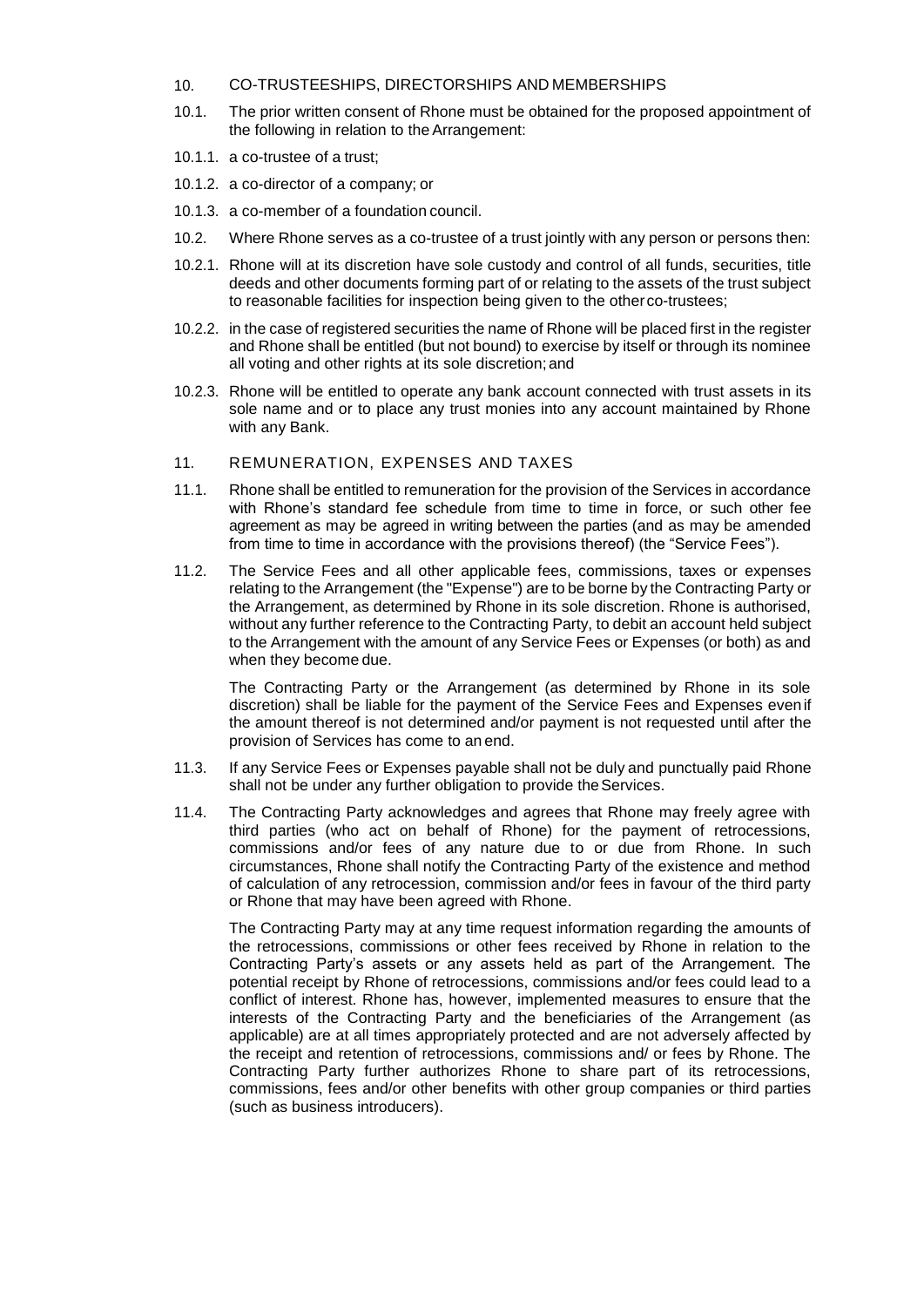### 12. CONFLICTS OF INTEREST

- 12.1. Rhone is entitled to conduct any transaction on behalf of the Contracting Party or the Arrangement, as well as to enter into any type of relationship for the provision of any other type of services, even though Rhone has, directly or indirectly, a financial interest in the said transaction. Rhone may, amongst otherthings:
- 12.1.1. invest assets held as part of the Arrangement in a collective investment scheme even though it is operated, managed, administered or advised by, or under the trusteeship of Rhone or a Related Company; and
- 12.1.2. enter into any contract or transaction involving the assets held as part of the Arrangement (including the buying and selling of securities or other property) with Rhone or a Related Company whether that company is acting as principal, agent or trustee.
- 12.2. Rhone may employ any person (including a Bank or a Related Company) (the "Appointee"):
- 12.2.1. to transact all banking and similar business in connection with the Arrangement upon such terms as Rhone shall determine or on the same terms as are usual between the Appointee and its customers; and
- 12.2.2. to act as investment manager or adviser on behalf of the Arrangement or to administer the assets held by the Arrangement upon such terms as Rhone shall determine or on the same terms as are usual between the Appointee and its customers.

## 13. OUTSOURCING

Subject to any applicable law, Rhone may at any time, for any period, in any manner and upon any terms whatsoever outsource or delegate all or some of its functions, powers and duties to any person or persons (which may include any Related Company) wheresoever located in relation to or in order to facilitate the provision of the Services.

#### 14. TERMINATION OF BUSINESS RELATIONSHIPS

- 14.1. Rhone reserves the right to terminate its business relationship with the Contracting Party at any time, with immediate effect, and without being required to provide a reason therefore, in which case all existing, deferred or contingent claims owed to Rhone (including any outstanding Service Fees and Expenses) shall become immediately due for payment by the Contracting Party or the Arrangement, as determined by Rhone in its sole discretion. At the end of the business relationship, and unless otherwise instructed by the Contracting Party within a period specified by Rhone in advance, Rhone may decide to realise the assets held subject to the Arrangement and hold the proceeds thereof in any manner that it deems appropriate, including in the form of cash or acheque.
- 14.2. On termination of the business relationship, Rhone will be entitled to a lien, a general right of pledge and a right of set-off over all assets held by Rhone on behalf of the Contracting Party at Rhone or elsewhere in Hong Kong Special Administrative Region of the People's Republic or abroad and all assets subject to the Arrangement, as security for any and all existing, deferred, contingent or future claim (regardless of its due date or currency), including any fees, costs or expenses due to Rhone. If the Contracting Party fails to pay any amount claimed upon demand of Rhone, Rhone shall be entitled to realise or set-off the assets covered by the security interests herein created as it wishes and in the order it deems fit, without having to give prior notice, by way of private contract and with no obligation to abide by any procedure set forth under the laws of Hong Kong Special Administrative Region of the People's Republic up to the amount of its claim in principal, interest, fees and all other incidental expenses, including potential non-contractual claims and any claim arising out of unjust enrichment. Rhone shall be entitled to act as the counterparty and to purchase the Contracting Party's assets, whether on the stock exchange or by private contract, on the same terms as would apply to any other purchaser. In cases where several debts exist, Rhone has discretion to determine which debt is to be repaid first.
- 14.3. Subject to any relevant provision of applicable law, Rhone reserves the right to retain original records relating to the Arrangement for a reasonable period and not to provide original or copy correspondence except at the absolute discretion of Rhone.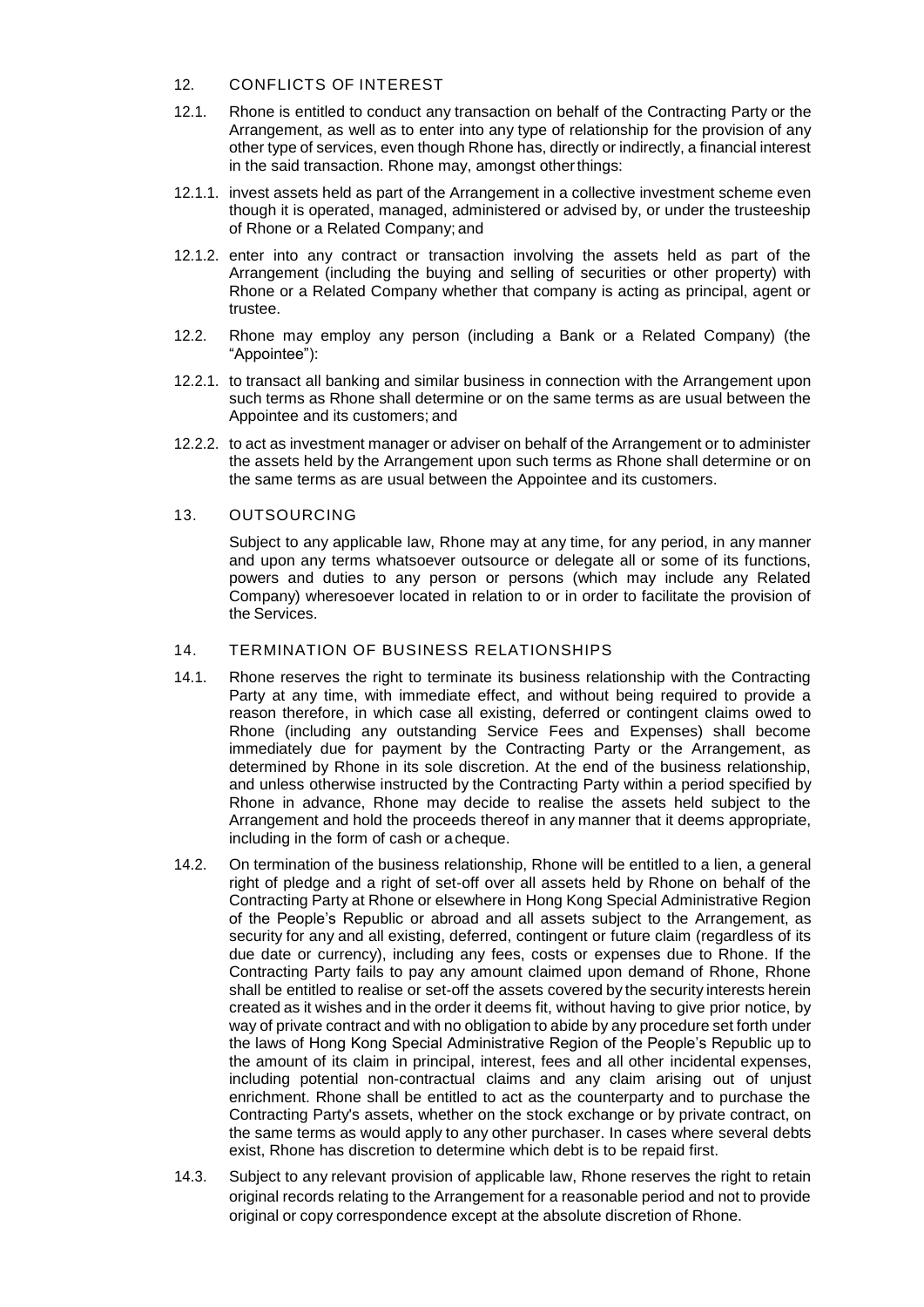- 14.4. The indemnity provisions of the Agreement shall survive itstermination.
- 15. TREATMENT OF WEEKENDS AS A PUBLIC HOLIDAY

In all dealings with Rhone, Saturday and Sunday are considered to be public holidays, in addition to all official public holidays deriving from designation by the government of Hong Kong Special Administrative Region of the People's Republic.

- 16. THE CONTRACTING PARTY'S PERSONAL SITUATION; NO TAX AND LEGAL ADVICE
- 16.1. Rhone recommends that the Contracting Party takes independent legal, tax or other professional advice in relation to the establishment of the Arrangement and its activities, as well as on the jurisdiction of any underlying or affiliated companies which may be used to hold assets.

It is the Contracting Party's responsibility to take such professional advice in relation to the establishment of the Arrangement and all subsequent changes in legislation and/or practice in the jurisdiction of residence or domicile of the ContractingParty.

- 16.2. Rhone does not provide any legal or tax advice although may assist with drafting of any legal or statutory or other documentation in connection with an Arrangement. Legal or tax advice does not form part of the Services and, as such, Rhone shall not bear any responsibility or liability in this respect. The Contracting Party acknowledges that it will not rely on any statement made by Rhone as constituting legal or tax advice.
- 16.3. Rhone shall have no responsibility for any adverse tax or legal consequences in any part of the world which might directly or indirectly affect the Contracting Party or any beneficiary of the Arrangement. In particular, the Contracting Party understands and accepts that taxes, notably inheritance taxes, may be due on assets or on the revenues thereon by reason of their link with certain jurisdictions (such as the United States) irrespective of the domicile of the transferor, legal owner or beneficial owner. The Contracting Party's indemnification duty under the Agreement applies to any tax which may be due and/or paid by Rhone in this context.

## 17. NO INVESTMENT ADVICE, MANAGEMENT OR MONITORING

Rhone does not provide any investment advisory or management services, nor does it monitor (except in accordance with Rhone's fiduciary obligations) the investment advisory or management services (if any) provided by a third party (whether affiliated to Rhone or not).

These services are not part of the Services and, as such, Rhone shall not bear any responsibility or liability in this respect.

- 18. DATA AND CONFIDENTIALITY
- 18.1. Rhone shall be authorised, using any appropriate technical means, to collect, record, hold and process the Contracting Party's personal data, to the extent that it considers such data useful or necessary for the due performance of Rhone's legal or contractual obligations. In this regard, Rhone shall comply, inter alia, with the provisions of the Trust Companies Act (Chapter 336), the Personal Data Protection Act (Act 26 of 2012), as may be amended from time to time, and the provisions of any other law applicable in relation to all personal data processed by Rhone. The Contracting Party's rights of access and remedial action are governed, inter alia, by the abovementioned legislation.
- 18.2. Rhone is obliged to keep confidential any information relating to the relationship with the Contracting Party.
- 18.3. Notwithstanding clause 18.2:
- 18.3.1. Rhone may, in compliance with applicable laws or conventions or by order of a court of competent jurisdiction or pursuant to orders made by competent regulations or competent law enforcement agencies, disclose relevant information relating to the Contracting Party and/or the Arrangement which would otherwise be confidential as between Rhone and the Contracting Party (including without limitation the Contracting Party's identity and/or that of the beneficiaries, objects or the beneficial owner of a company administered by Rhone or the underlying assets of a trust, foundation or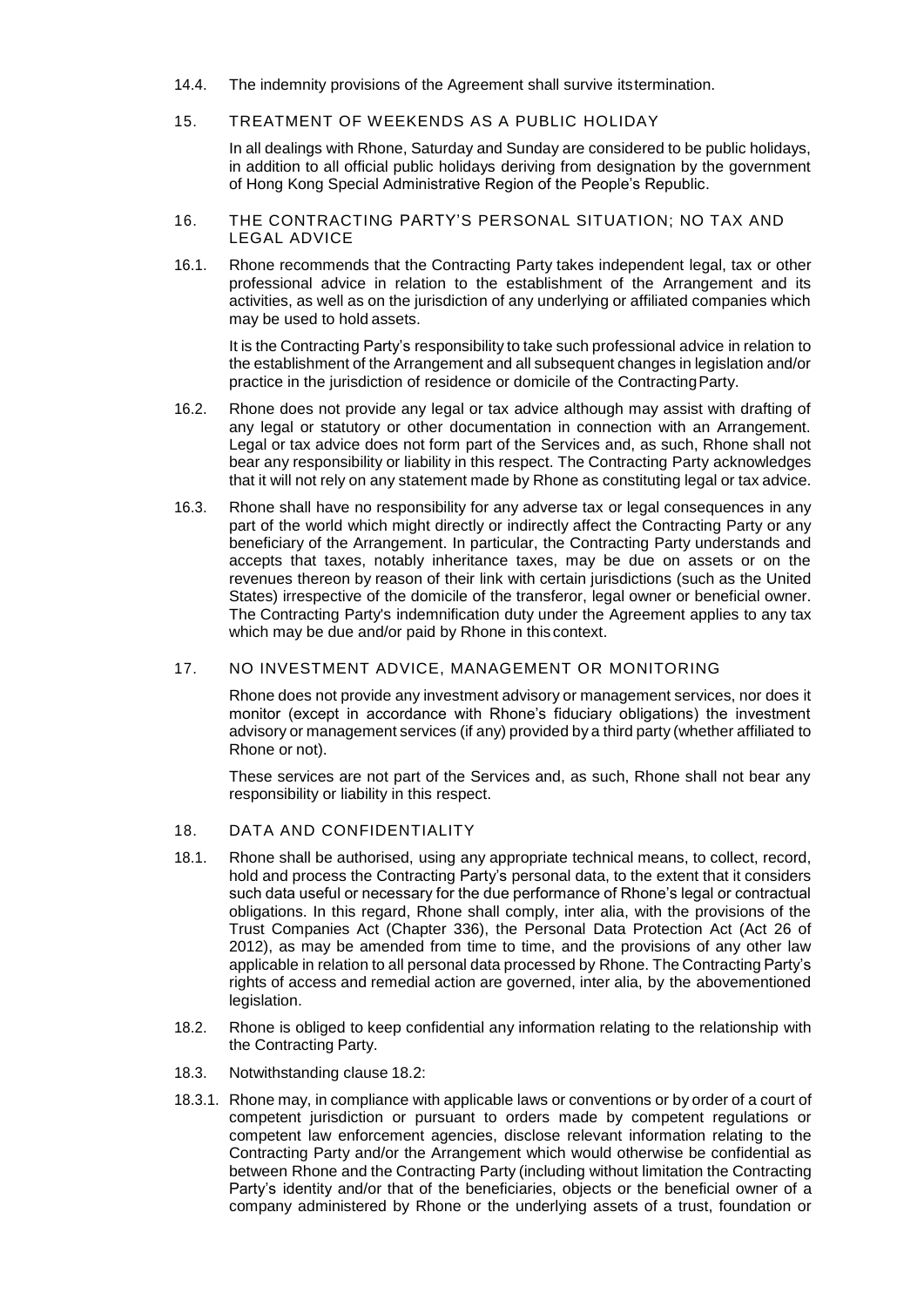company);

- 18.3.2. Rhone is authorised to inform third parties of the Contracting Party's identity where deemed necessary for the proper performance of the Contracting Party's instructions or to defend its own legitimate interests and/or exercise its rights arising out of its relationship with the Contracting Party;
- 18.3.3. Rhone may disclose confidential information relating to the Contracting Party and/or the Arrangement (including, if required, information in relation to the beneficiaries and protector of the Arrangement ) where Rhone in the normal course of business is properly required to make such disclosures to any third party, such as an approved financial institution, legal or tax adviser, accountant, intermediary, or any person whose duty it is to enforce or ensure compliance with any applicable legal, tax or regulatory provisions;
- 18.3.4. Rhone may, in the normal course of business, share, exchange or disclose relevant information with other Rhone offices for the purposes of performing the Services;
- 18.3.5. when transferring funds from the Arrangement, Rhone may without further reference to the Contracting Party, disclose all information on the nature of the payment, the payee, or remitter, as may properly be required by relevant banking regulations; and
- 18.3.6. the Contracting Party is aware and agrees that his personal data or other confidential information relating to his affairs may be disclosed to a third party acting on Rhone's instructions in the event that some of its functions are outsourced pursuant to clause 13.

## 19. LIABILITY AND INDEMNIFICATION

- 19.1. Rhone shall not be liable to the Contracting Party for (i) anything done or omitted to be done by it with respect to the Arrangement or (ii) losses due to the acts or omissions of any person to whom Rhone has outsourced to or engaged under clause 13, except in the case of Rhone's own grossnegligence.
- 19.2. In particular, Rhone shall not be liable for any loss or damage (except in the case of gross negligence on the part of Rhone) in respect of any investment manager, advisor, custodian, sub-custodian or third party service provider appointed in good faith or for anything done or omitted to be done in conformity with any advice given or purporting to have been given by any investment manager, investment advisor, custodian, subcustodian or third party service provider or for any fraud, fraudulent misrepresentation, misconduct or negligence committed by the investment manager, adviser, custodian, sub-custodian or third party service provider.
- 19.3. The Contracting Party undertakes to hold harmless, release and indemnify Rhone (the "Indemnified Persons") from and against all liabilities, claims, costs, demands, losses, expenses, taxes, penalties, actions (including third party actions), harm or damage of any sort (the "Claims") which the Indemnified Persons may directly or indirectly incur in relation to any act or omission (including the execution and/or non- execution of an instruction from the Contracting Party with respect to the Arrangement), except in the case of gross negligence on the part of the Indemnified Persons. The Contracting Party also undertakes to reimburse and/or pay to each of the Indemnified Persons, on first request, all out-of-pocket expenses and legal fees incurred or to be incurred by them in the event that legal proceedings are commenced in relation to any of the Claims. Each of the Indemnified Persons may personally claim under the indemnity contained in this clause.
- 19.4. Upon the retirement or removal of Rhone from its trusteeship of an Arrangement, Rhone will be entitled to and where appropriate the Contracting Party will procure an express indemnity from the continuing and/or new trustees in a form acceptable to Rhone against all liabilities whatsoever howsoever and whensoever arising for which Rhone may be or become liable as a trustee or former trustee of the fiduciary arrangement and Rhone may in its absolute discretion retain such investments, securities or other assets to meet such liabilities for such period as it deems necessary.
- 19.5. The terms of the Agreement and the liabilities of the Contracting Party hereunder, including but not limited to the liabilities under the indemnity provisions, shall be enforceable against the Contracting Party as well as the Contracting Party's successors, affiliates, officers, employees and agents.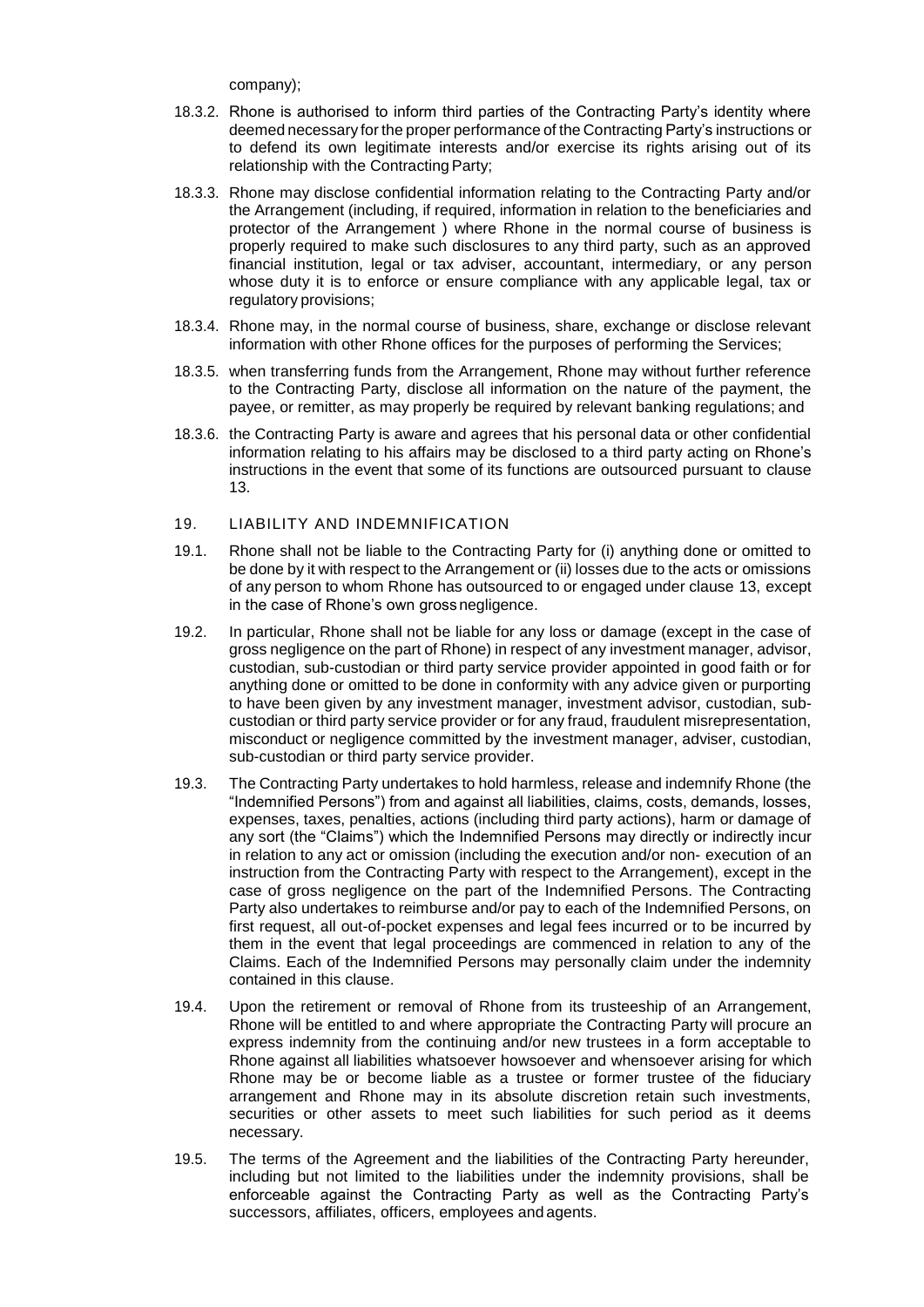#### 20. SERVICE AGREEMENTS

Upon formation of the Arrangement or the transfer of the administration of the Arrangement to Rhone, Rhone and one or more entities forming part of the Arrangement may enter into service agreements in such form and on such terms as prescribed by Rhone from time to time, whereby the relevant entity requests Rhone to provide services to the entity on the terms specified therein.

## 21. SPECIAL TERMS AND CONDITIONS

Some activities or matters may be governed, in addition to these General Terms and

Conditions,by special terms and conditions issued by Rhone from time to time.

#### 22. NOTICES

Any notice or written statement to be given hereunder shall be served by personal service by a person to a person or by post or by fax addressed to the respective party or parties at the following addresses:

If to the Contracting Party:

To the address specified on the Rhone Client Acceptance Forms or, if applicable, to such different address as provided to Rhone in accordance with clause 7.7.

If to Rhone:

Rhone Trustees (Hong Kong) Limited Unit 1650A, Level 16 The Hong Kong Club Building 3A Chater Road Central Hong Kong

Attention: The Managing Director

#### 23. ASSIGNMENT

Pursuant to the terms hereof Rhone may assign its rights and obligations hereunder and under any applicable law without the prior written consent of the Contracting Party provided that thirty (30) days' written notice is given to the Contracting Party.

#### 24. SEVERANCE

In the event that any term, condition or provision of the Agreement shall be held to be invalid, illegal or unenforceable, it shall not be deemed to affect the validity, legality and enforceability of any other term, condition or provision hereof.

#### 25. AMENDMENTS TO THE GENERAL TERMS AND CONDITIONS

Rhone reserves its right to amend these General Terms and Conditions at any time and Rhone shall provide notice of such amendments to the Contracting Party or to such Authorised Individual(s) as Rhone in its absolute discretion considers appropriate in the context of the services provided.

#### 26. EFFECTIVE DATE

These General Terms and Conditions shall operate as from 1 January, 2016 until amended or replaced as provided herein.